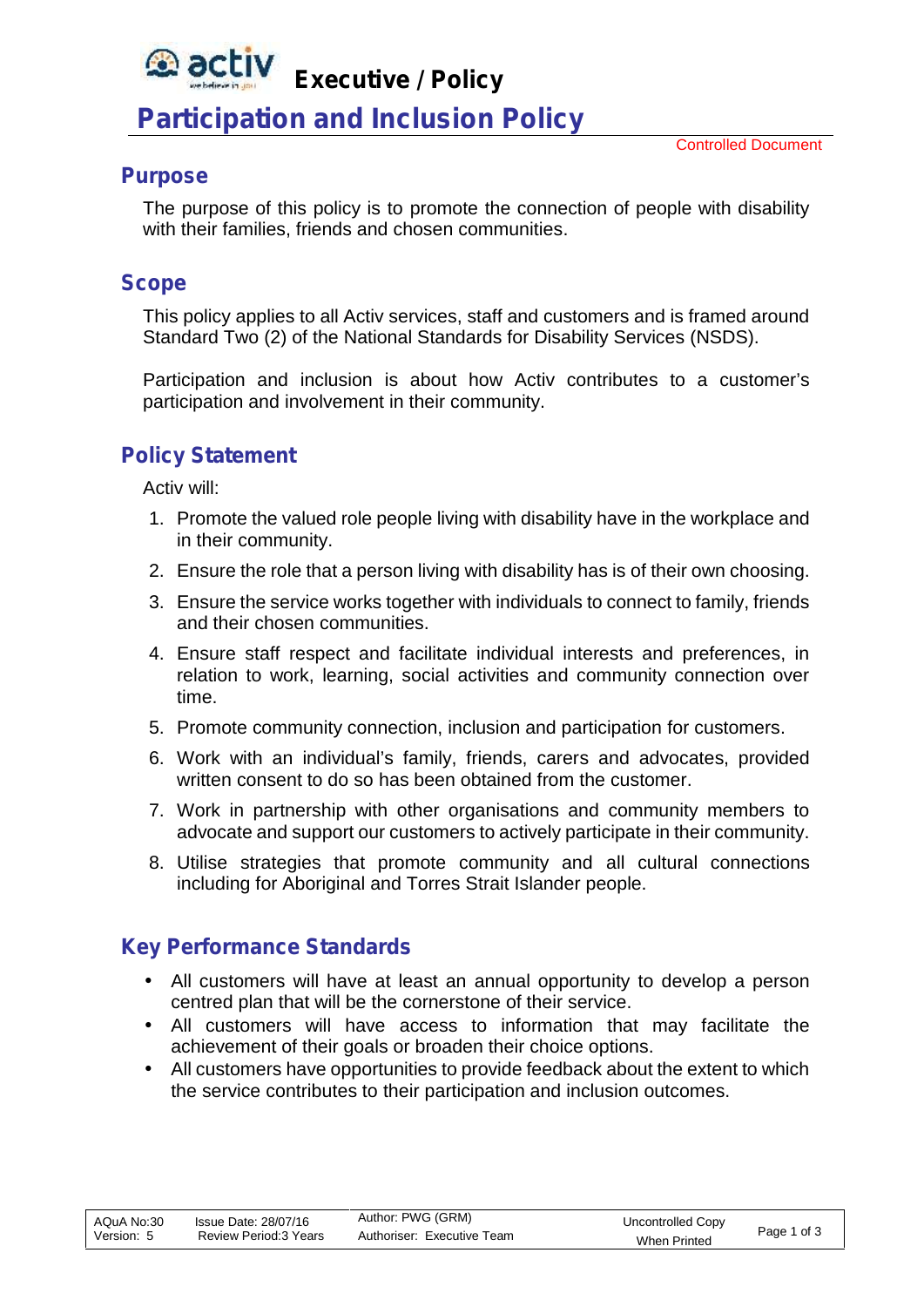**Executive / Policy**

# **Participation and Inclusion Policy**

Controlled Document

# **Internal Key Related Policies**

*<u>activ</u>* 

- Participation and Inclusion Procedure (AQuA 2667)
- Person Centred Approach Policy (AQuA: 1969)
- Interpersonal Relationships & Sexuality Policy (AQuA 103)
- Interpersonal Relationships & Sexuality Procedure (AQuA 2661)
- Cultural Inclusion and Equity Policy (AQuA: 2661)
- Cultural Inclusion and Equity Procedure (AQuA: 2662)
- Complaints Policy (AQuA 1588)

# **Definitions, Related Documents and Related Performance Standards**

**Customer** is used to describe a person with disability who utilises a service or support.

# **Consultation Process**

- Policy Working Group
- Policy Consultation Framework

| AQuA No:30<br>Version: 5 | Issue Date: 28/07/16<br>Review Period: 3 Years | Author: PWG (GRM)<br>Authoriser: Executive Team | Uncontrolled Copy   | Page 2 of 3 |  |
|--------------------------|------------------------------------------------|-------------------------------------------------|---------------------|-------------|--|
|                          |                                                |                                                 | <b>When Printed</b> |             |  |